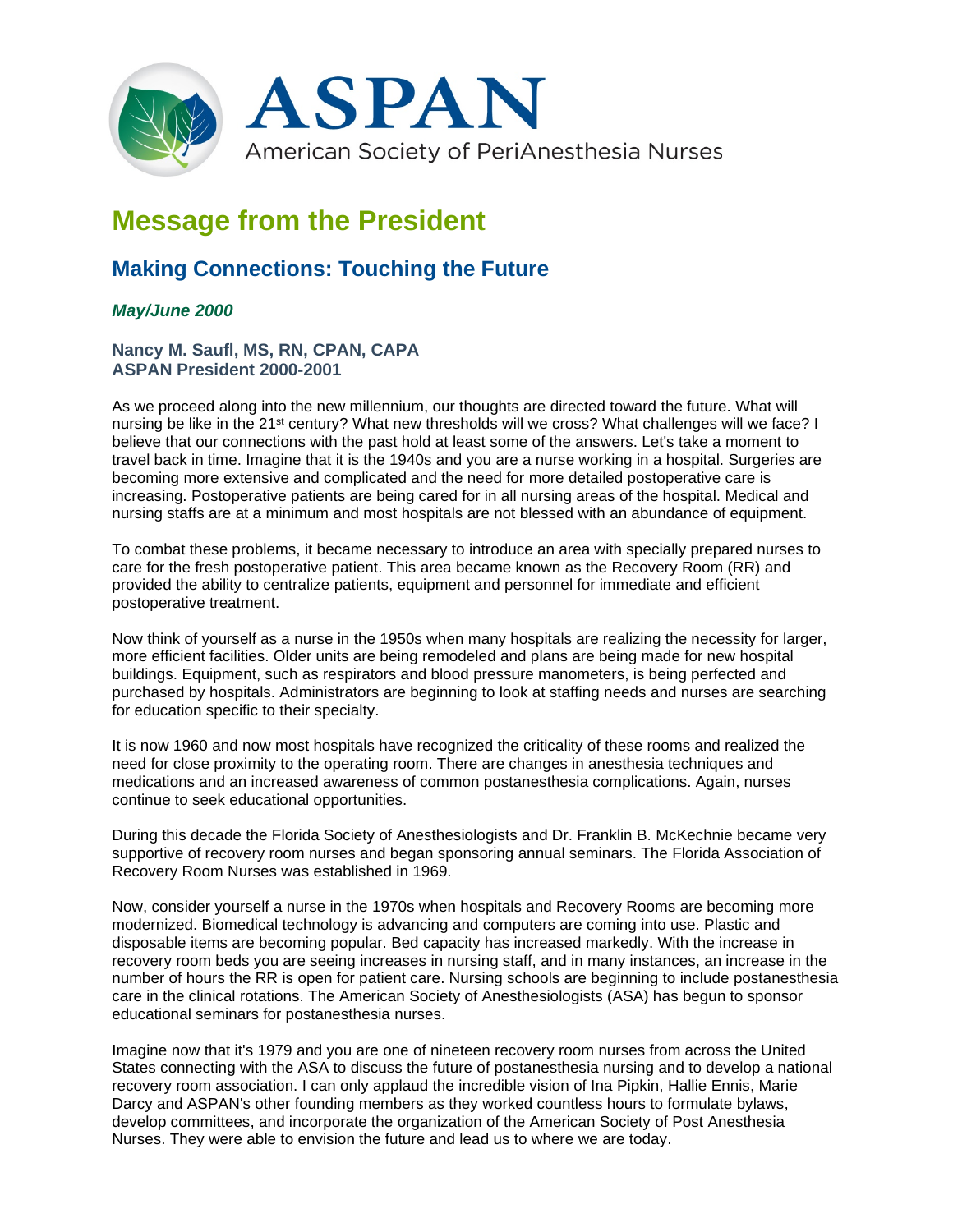The work of this steering committee resulted in the foundation of ASPAN in 1980 with the mission to unite recovery room nurses, provide educational programs specific to postanesthesia care and develop standards of practice. ASPAN's first national conference was held in St. Louis, Missouri, in 1982.

During this same time many exciting things were happening in our units. Technology continued to advance. More and more surgeries were being performed on an outpatient basis. Freestanding surgery centers began to grow and flourish. In 1985 ASPAN's first *Standards of PostAnesthesia Nursing Practice* were published and became instrumental in the evolution of risk management programs. In 1989 ASPAN's Board of Directors recognized the emerging specialty of ambulatory surgery nursing and formally voted to include this specialty in all aspects of the Society. Now we have traveled into the 1990s. There have been tremendous changes in healthcare. Legislative bodies are molding the shape of healthcare and work places are being restructured and redesigned. There has been a dramatic shift from inpatient to outpatient care. The inpatients that remain are more acutely ill and require more intensive nursing care than ever before. Our scope of practice has expanded to include not only the immediate postanesthesia phase, but also preadmission testing, preoperative holding, conscious sedation monitoring, Phase II & III recovery and office based postanesthesia care.

ASPAN flourished in the 1990s and voted to change our name to the American Society of PeriAnesthesia Nurses to reflect our broadening membership base. By the end of the decade membership soared to over 12,000 with forty components.

We collaborated with AORN, ASA, AANA, AACN, ANA and other specialty organizations. Recovery room nursing evolved from nurses who "only took blood pressures," to a specialty area requiring well-educated, highly skilled, flexible nurses who are dedicated to quality, individualized patient care.

As we look to the future, we need to realize that our connections to the past are vital and by preserving these connections we give depth to the present. Connectedness provides us with motivation and desire to achieve future goals. So what kind of future can we imagine? Our specialty will continue to grow and change to meet the demands of the healthcare system. Population growth and an aging population mean an expanding need for chronic and acute care services. While there is a growing demand for healthcare, the public is resisting the attempt of managed care to limit services. The need for registered nurses will rise due to the acuity level of patients, the complex technology, retiring nurses and nurses leaving the specialty. Fewer students are enrolling in nursing schools. We need to promote nursing, making the profession more appealing so it will attract the best and brightest. Each one of us needs to be a voice for the nursing profession and a mentor to nursing students.

ASPAN will continue to help us meet the challenge of maintaining our knowledge and our competence through education and continual learning. We know that the explosion of information technology is broadening out opportunities for professional education. We must promote the benefits of being certified in our specialty. Besides the personal and professional rewards one obtains from certification, there are benefits to our institutions and our patients. The CPAN and/or CAPA credentials are validation of our commitment to excellence in perianesthesia nursing practice. We need our connection with the consumers who are seeking more information about their health care before they enter the care continuum. ASPAN will maintain a web site for patients affording them the opportunity to access reliable information. We need to incorporate professional standards and best practices into our work settings. ASPAN makes that connection with perianesthesia nurses from all across the country and from around the world.

As the transformation of health care continues, there will be ongoing changes in legislation, regulatory agencies and health care delivery systems. Nurses need to be abreast of these changes and embrace the opportunities to become involved in political activities at the local, state, and national level. ASPAN will be the connection that perianesthesia nurses need to affect the future of nursing and of health care in America.

We need to incorporate nursing research into our practice. ASPAN will support evidence-based practice and is dedicated to providing a foundation for perianesthesia research and evaluation of patient outcomes. Patients will be requesting alternative and adjunctive therapies for health care in the future. ASPAN will work to investigate the efficacy and value of these concepts in the perianesthesia environment. Last, but not least, we need involvement in our professional organizations. Membership in our specialty nursing organization benefits our patients and us. It gives us opportunities to grow, learn and truly make a difference in the lives of those we care for. The future of our profession and our practice begins with us and our involvement.